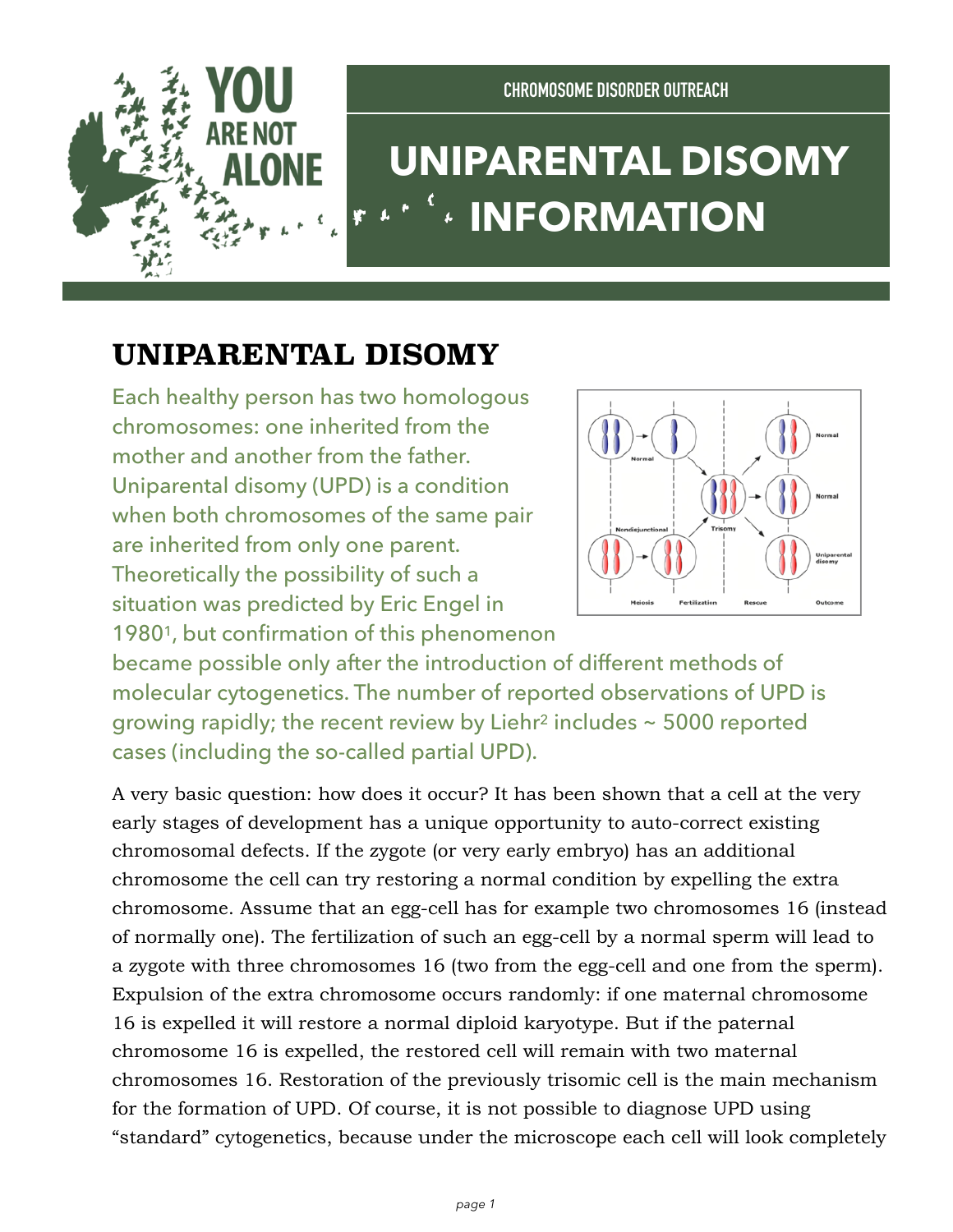normal. Molecular methods however are able to show that both homologous chromosomes (in our case both chromosomes 16) are maternal. Therefore, the primary event leading to the origin of UPD is a non-disjunction of chromosomes upon formation of the egg-cell or sperm-cell.

Typically, each person has two different homologous chromosomes, one inherited from each parent. Chromosomes 16 (the number 16 is used here only as an example, the same is true for any autosome) in each person may be marked as  $16<sup>F</sup>$ [inherited from the mother] and 16<sup>P</sup> [inherited from the father]. Each maternal chromosome 16 may be inherited from her mother:  $16^{F(F)}$  and from her father  $16^{F(P)}$ . For the man it will be  $16P(F)$  and  $16P(F)$ . Depending upon the stage of cell division nondisjunction can lead to the occurrence of the egg-cell with two different chromosomes 16 [16 $F(F)$ , 16 $F(P)$ ] or with two identical chromosomes 16 [16 $F(F)$ , 16 $F(F)$ ] or  $[16F(P), 16F(P)]$ . Basically the same mechanism occurs upon the formation of the sperm-cells. If after the expulsion of the paternal chromosome 16 we see a person with two different maternal chromosomes 16 this condition is called heterodisomy. If however both chromosomes 16 are identical it is called isodisomy.

Theoretically it is possible that UPD can occur as a restoration of the primary monosomic cell, but the percentage of such cases in the general UPD pool is hardly significant. All UPD is such cases are isodisomic.

UPD occurs for all chromosomes, but chromosomes 15 and 16 are preferentially involved2,3. Maternal UPD occurs 2-3 times more frequently than paternal2,3. Of course, the diagnosis of isodisomy is much easier, because this form of UPD will is evident upon each molecular cytogenetic examination of the person. A conclusion about heterodisomy requires a special cytogenetic examination of the parents (or at least one of them).

The basic question is: what are the clinical consequences of UPD? In the vast majority of cases UPD remains unrecognized and persons with two homologous chromosomes inherited from one parent are absolutely healthy. However, clinical problems may occur in several situations:

1) The affected chromosome may carry a gene causing an autosomal-recessive condition. If such a gene has a normal copy on the other homologues chromosome it will not cause any problems. But if the mutant gene is found on both copies of the chromosome (as it may happen in isodisomy) it may lead to a genetic disorder. Most currently reported cases of UPD were found upon examinations of patients with unexpectedly occurring recessive conditions.